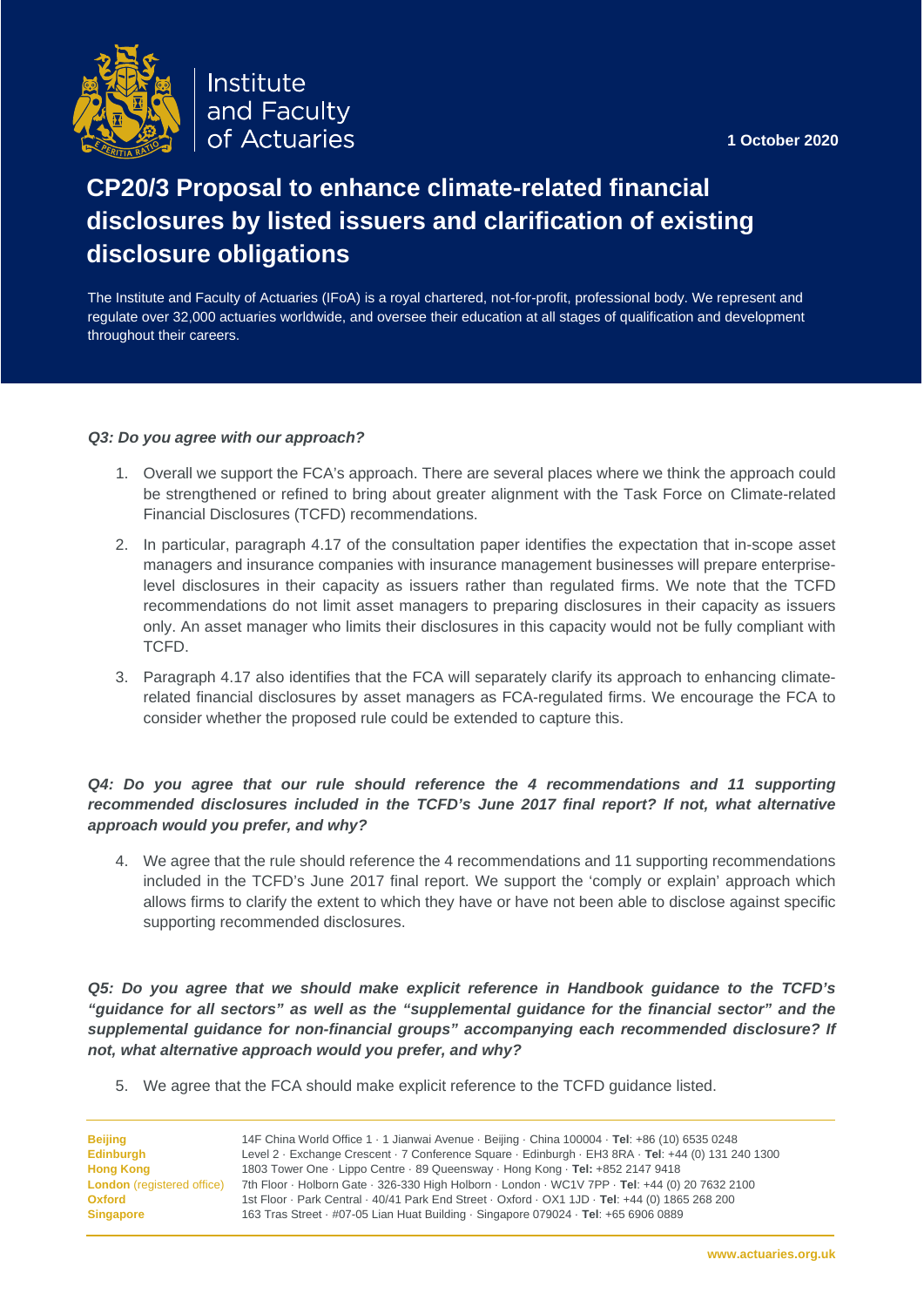*Q6: Do you agree that we should include additional guidance which references the wider set of materials that have been published both with and alongside the TCFD's final report, as useful sources of guidance and interpretation when complying with our proposed rule?*

- 6. We agree that the FCA should include additional guidance to support firms in interpreting and complying with the proposed rule.
- 7. Complying fully with the TCFD recommendations will be an evolving process for many firms. We encourage the FCA to articulate its expectations of firms, including how long it should take for firms to become fully compliant, within this additional guidance.

# *Q7: Do you agree that we should introduce the new rule on a 'comply or explain' basis? If not, what alternative approach would you prefer, and why?*

- 8. We support the new rule being introduced on a 'comply or explain' basis. We recognise firms will refine their approach to disclosure over time and as accepted good practice evolves. However, it is most important that firms simply start. Requiring disclosure on a 'comply or explain' approach will enable this.
- 9. As this approach allows firms space to evolve, it is appropriate to widen the scope of the rule so that it captures the maximum number of firms possible. Where smaller firms are unable to comply with a particular recommended disclosure as they have yet to develop the necessary capacity, for example, they are able to provide this explanation in the required statement in their annual financial report.

# *Q8: Do you agree that the recommended disclosures under the "governance" and "risk management" recommendations should not be subject to materiality assessment? If not, what alternative approach would you prefer and why?*

- 10. We agree that these disclosures should not be subject to a materiality assessment.
- 11. Section 3b of the TCFD's June 2017 final report identifies only disclosures related to the Strategy and Metrics and Targets recommendations as involving an assessment of materiality.<sup>[1](#page-2-0)</sup> Requiring recommended disclosures under the Governance and Risk Management recommendations to be subject to a materiality assessment will impede the greater alignment with TCFD that the proposed rule is seeking.
- 12. There is scope to go further and make these disclosures mandatory. The Prudential Regulation Authority's (PRA) *Supervisory Statement 3/19: Enhancing bank's and insurer's approaches to managing the financial risks from climate change* requires firms to carry out these actions. While the PRA's Supervisory Statement only applies to PRA regulated entities, firms captured within the scope of the FCA's proposed rule should be able to articulate how they are considering these risks.

## *Q9: Do you agree that issuers should ordinarily be able to make the recommended disclosures under the "governance" and "risk management" recommendations?*

13. Issuers should be required to make recommended disclosures under the Governance and Risk Management recommendations. Where they are unable to, they should explain why they have been unable to within their annual financial report. Should a large proportion of issuers find themselves

 $\overline{a}$ <sup>1</sup> TCFD (2017) *Implementing the Recommendations of the Task Force on Climate-related Financial Disclosures[. https://www.fsb](https://www.fsb-tcfd.org/wp-content/uploads/2017/06/FINAL-TCFD-Annex-062817.pdf)[tcfd.org/wp-content/uploads/2017/06/FINAL-TCFD-Annex-062817.pdf](https://www.fsb-tcfd.org/wp-content/uploads/2017/06/FINAL-TCFD-Annex-062817.pdf)*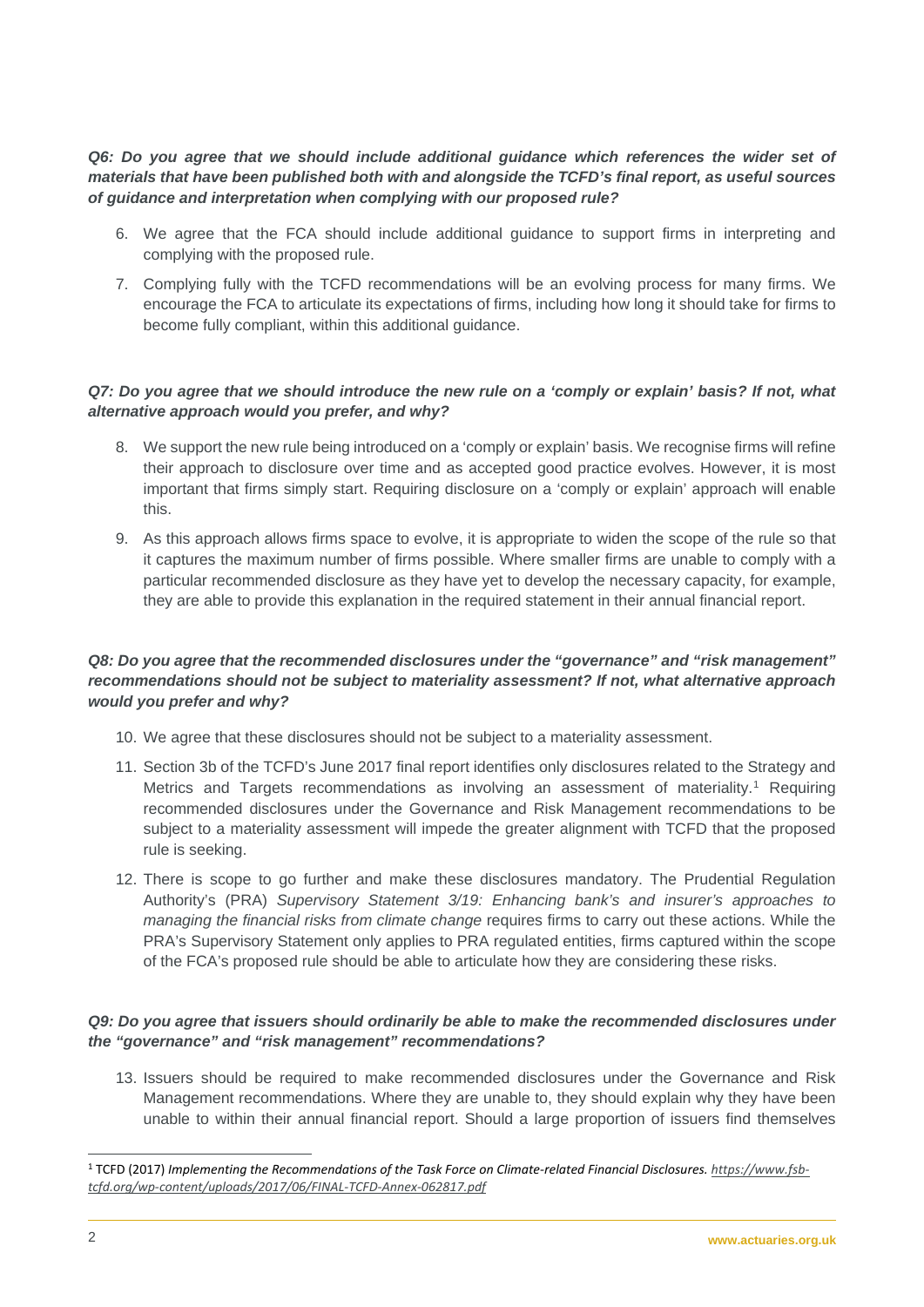unable to make the recommended disclosures, we encourage the FCA to consider what additional guidance it can provide to issuers to support them.

#### *Q10: Do you agree that no explicit guidance is needed to clarify that it would be acceptable for an issuer to explain non-disclosure of these recommended disclosures only on an exceptional basis?*

- 14. It would be helpful for guidance to provide greater clarity on what the FCA considers to be an exceptional circumstance. It is right that non-disclosure should only occur on an exceptional basis. However, we note it is likely there will be instances of partial disclosure, which could occur on a less exceptional basis. Further, guidance should clarify whether the FCA will require firms to articulate the exceptional circumstance in their annual financial report.
- 15. Guidance should also include the FCA's expectations around timeframes for compliance i.e. when exceptional status might wear off and firms might be expected to fully comply.

#### *Q11: Do you agree that the statement of compliance and the proposed disclosures should be made within an issuer's annual financial report? If not, what alternative approach would you prefer and why?*

16. It is appropriate for the statement of compliance and proposed disclosures to be made within an issuer's annual financial report as this is a public document and should be easily accessible.

# *Q12: Do you agree that an issuer should be required to include within the statement of compliance a description of where in its annual financial report (or other relevant document) its TCFD-aligned disclosures can be found? If not, what alternative approach would you prefer and why?*

17. We agree with this approach.

# *Q13: Do you agree that the FCA should not require third-party assurances of issuer's climate-related disclosures at this time? More generally, we welcome views on the role of assurance for climaterelated disclosures.*

- 18. We agree that third-party assurances should not be required. However there should be greater clarity on how validation of disclosures will occur. Paragraph 4.44 of the consultation paper requires auditors to satisfy themselves of the internal consistency of the disclosures with the issuer's wider financial statements. It also states that 'where climate-related risks are financially material for a company, auditors may wish to consider whether and how these should be reflected in the issuer's annual accounts'.
- 19. We recognise it is not within the remit of the FCA to place requirements on auditors. However, we encourage the FCA to consider whether it is appropriate to engage with the Financial Reporting Council to determine whether it should obligate auditors to determine if climate-related financial risks are financially material. At a minimum, the FCA should provide guidance to auditors about when and how they should do this.
- <span id="page-2-0"></span>20. We encourage the FCA to consider whether the scope of financial materiality can be expanded to cover climate-related risk beyond the company. Such clarity should be included in any guidance for auditors.